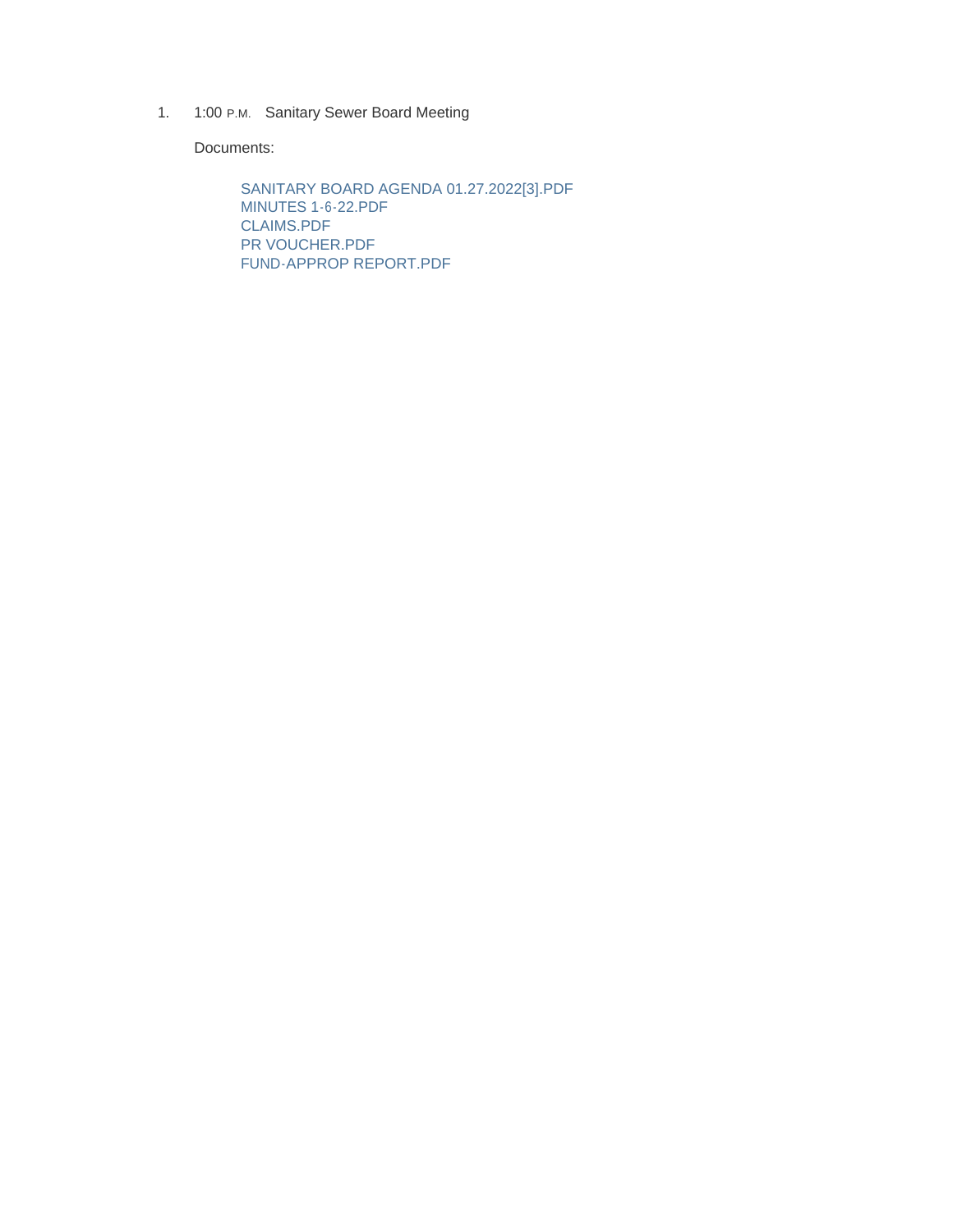## CITY OF CHARLESTOWN

### SANITARY SEWER BOARD MEETING

January 27, 2022

### 1:00 P.M.

#### Agenda

#### 1. Opening

- a. Call to Order/Pledge of Allegiance
- b. Roll Call Determination of a Quorum
- c. Approval of Agenda
- 2. Standing Business
	- a. Approval or Correction of Prior Meeting's Minutes from 01/06/2022
	- b. Current Claims
	- c. Payroll Allowance Docket from 01/02/2022-01/22/2022
- 3. Public Comment Period
- 4. Old Business
- 5. New Business
	- a. WWTP Design Contract
	- b. WWTP Operator Report
- 6. Adjournment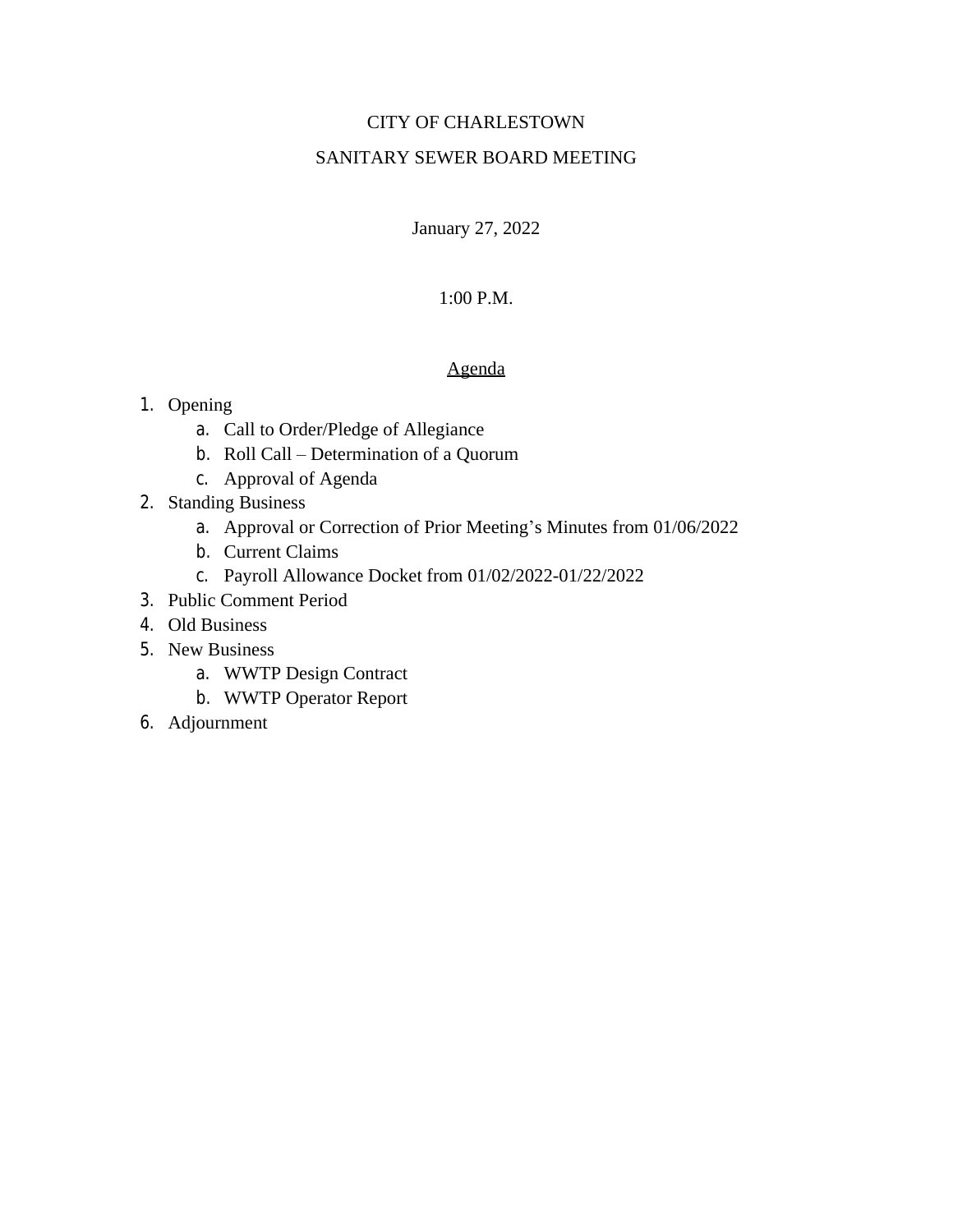### SANITARY BOARD January 6, 2022 10:00 A.M.

### THE MEETING OF THE SANITARY BOARD FOR THE CITY OF CHARLESTOWN WAS HELD ON THURSDAY, JANUARY 6, 2022 AT 10:00 A.M. AT CITY HALL WITH MAYOR TREVA HODGES PRESIDING.

Board members present were: Ryan Hodskins and Nathan Grimes. Also present were Clerk Treasurer Donna Coomer and Attorney Beau Zoeller.

#### Pledge of Allegiance

#### Agenda

Treva Hodges entertained a motion to approve the agenda. Motion made by Ryan Hodskins, second by Nathan Grimes. Passed 3-0.

#### Standing Business

Treva Hodges entertained a motion to approve the minutes from the December 2, 2021 meeting, the payroll voucher from November 28 to January 1, and the claims. Motion made by Nathan Grimes, second by Ryan Hodskins. Passed 3-0.

#### Public Comment-none

#### Treatment Plant RFQ

Mayor Hodges discussed the process of issuing the RFQ since we will be receiving federal monies and need to follow the federal procurement process. Part of that is including a statement that we are particularly interested in receiving proposals from women and minority small business owners. The first publication will be issued on January 8, the next publication 7 days later, and final receipt of proposals on January 24.

Treva Hodges entertained a motion to approve the RFQ with the adjusted language. Ryan Hodskins made a motion to approve the RFQ, second by Nathan Grimes. Passed 3-0.

#### Operator Update (Rodger Fain present via Zoom)

Rodger Fain provided an update of operations at the treatment plant. Due to the large rain there was a pump that failed in the effluent structure resulting in a discharge incident. Rodger does not think that will result in a violation.

There was an issue with the E.coli reporting in the October monthly report filed by the contract operator. There were similar issues with previous reports. The Board agreed that it would be prudent to correct all reports.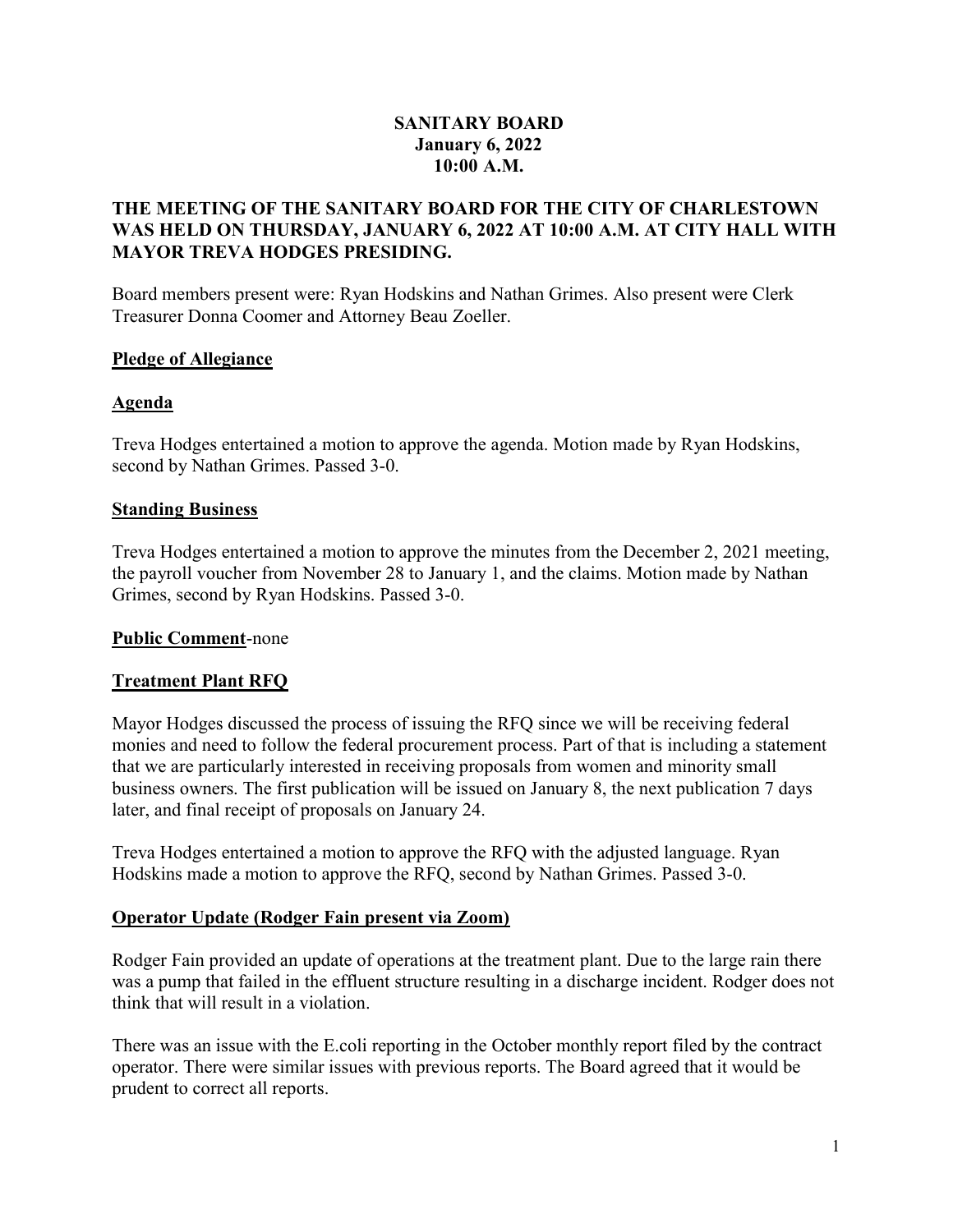Rodger presented quotes to repair the leaks to the headers. The digesters are producing a lot of air because of leaks resulting in the blowers running constantly creating additional wear and tear and unnecessary noise. The quote from Dan Cristiani to repair the air line leaks is \$23,195.00. The amount should not exceed this and could be less depending on the amount of time required. Apex has also provided quotes on timers to prevent the blowers from running constantly.

Treva Hodges entertained a motion to approve the air line repair not to exceed \$23,195.00 for parts and labor. Nathan Grimes made a motion to approve Dan Cristiani quote, second by Ryan Hodskins. Passed 3-0.

Last week there was a line collapse on Denham Lane. Dan Cristiani was called out to do an emergency repair were they utilized a vactor truck to remove waste then replaced 2 broken lateral connections and approximately 10 feet of pipe. There are still issues in that area that result in inflow and infiltration incidents and waste backing up into homes. Dan Cristiani put together quotes for 7 options pertaining to repairs from simply repairing the road that was damaged for the emergency repair to replacing the entire sewer system on Denham from Cardinal to Horton. The potential costs range from \$12,975.00 for just the emergency repair to \$162,955.00 for the entire system replacement. Mayor Hodges discussed the current financial commitments for funding and proposed to let Jacobi, Toombs, and Lanz further evaluate the needs before making a decision. The Board agreed.

Treva Hodges entertained a motion to approve the emergency repair for \$12,975.00. Ryan Hodskins made a motion to approve Dan Cristiani repair for \$12,975.00, second by Nathan Grimes. Passed 3-0.

# Meeting Schedule

To accommodate the RFQ schedule, Treva Hodges entertained a motion to approve altering the meeting date for the next meeting to January 27 at 1:00p.m. Ryan Hodskins made a motion to approve the date change, second by Nathan Grimes. Passed 3-0.

Treva Hodges entertained a motion to approve the current meeting schedule of the first and third Thursday at 10:00 a.m. for the remainder of 2022. Ryan Hodskins made a motion to approve the meeting schedule, second by Nathan Grimes. Passed 3-0.

## Adjournment

Treva Hodges entertained a motion to adjourn. Ryan Hodskins made a motion to adjourn, second by Nathan Grimes. Passed 3-0.

 $\overline{a}$ TREVA HODGES, MAYOR DATE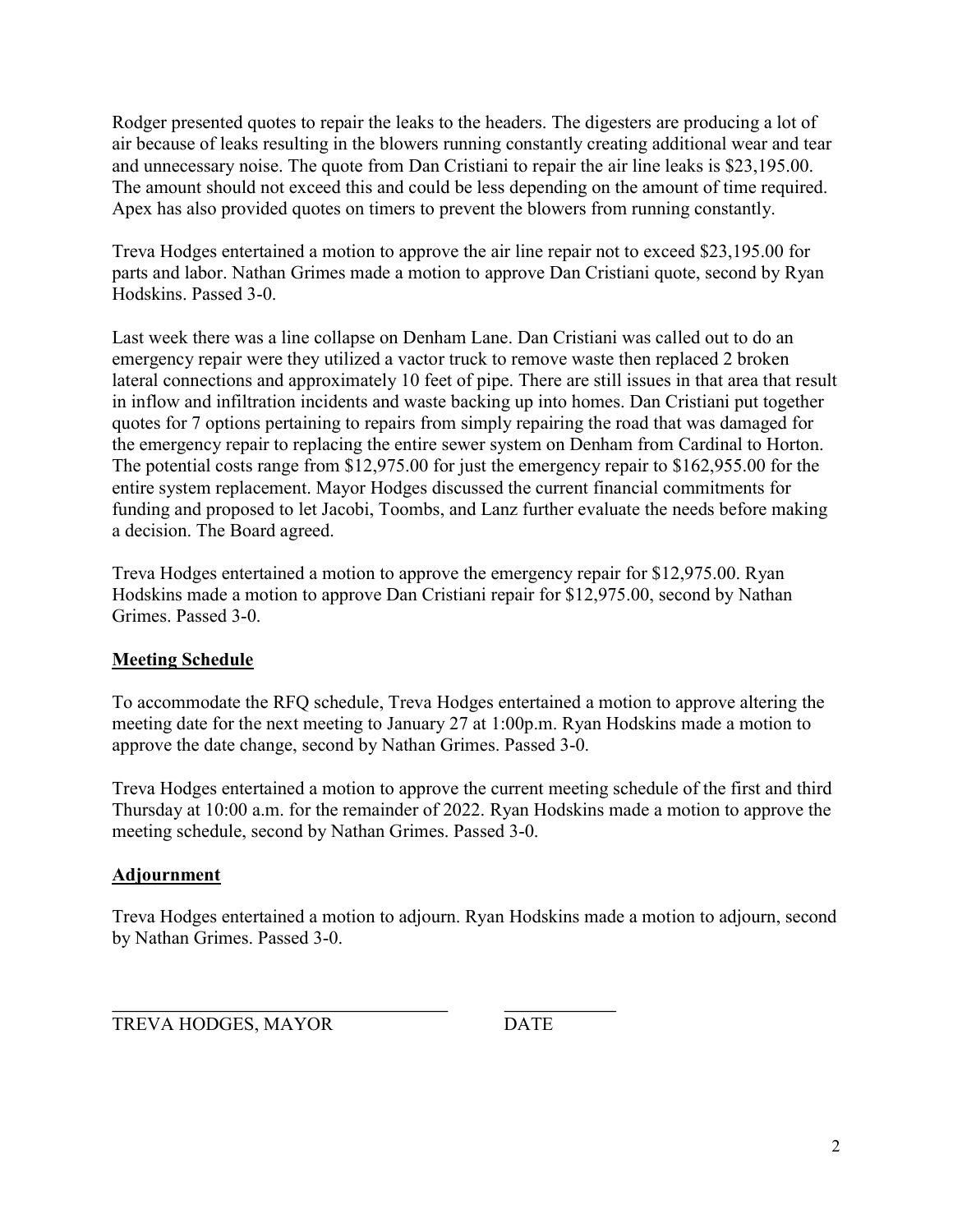ATTEST:

 $\overline{a}$ 

DONNA COOMER, CLERK TREASURER DATE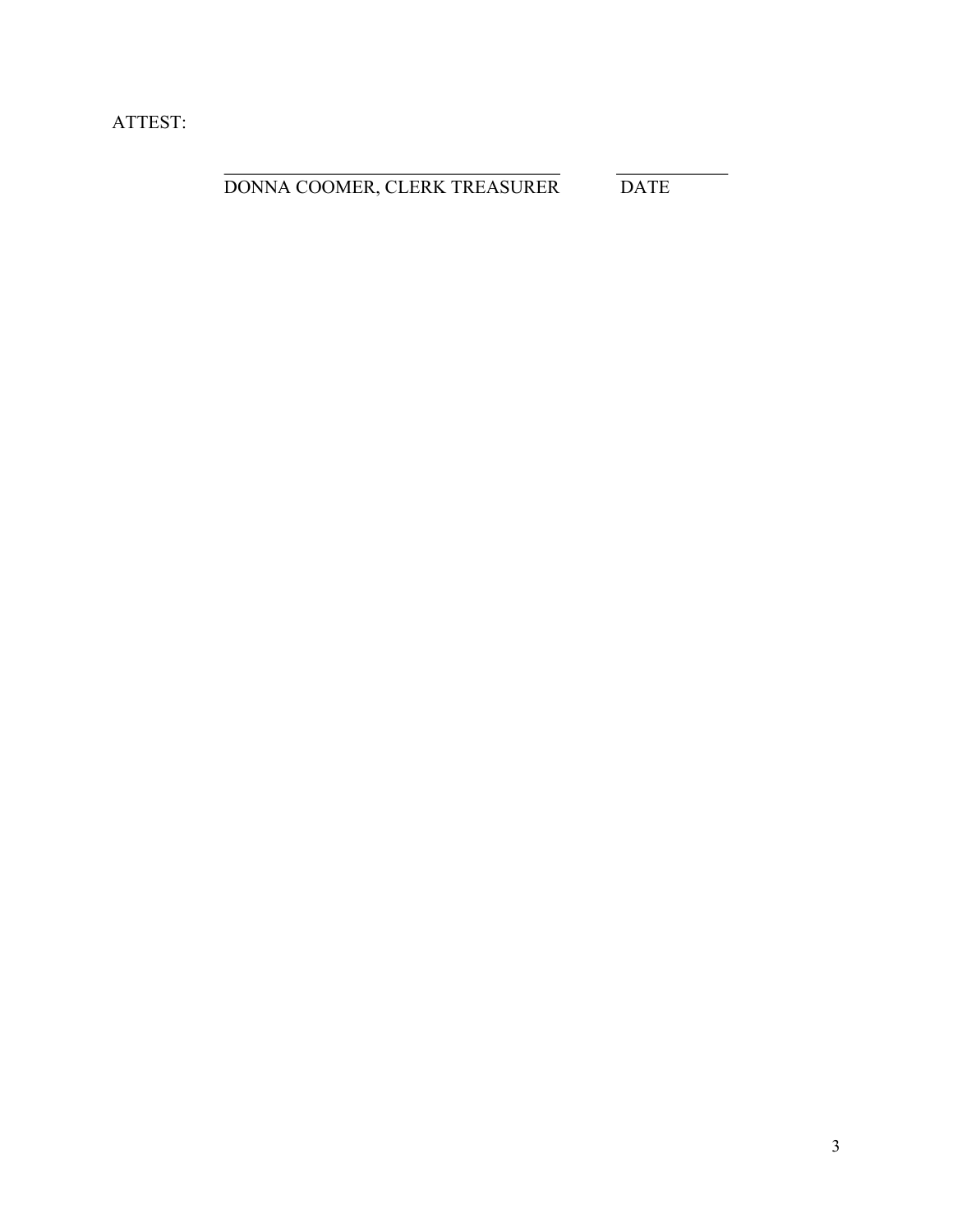**Accounts Payable Register** 

APV Register Batch - SANITARY SEWER MEETING 01/27/2022

**All History** 

Ordered By APV Number

Page: 1 Date: 01/24/2022 10:47:59 AM APVREGISTER.FRX

| <b>DATE</b><br><b>FILED</b> | APV#  | <b>NAME OF PAYEE</b>                                           | PO# | APPROP#       | <b>APPROPRIATION</b>                                       | <b>DESCRIPTION</b>                           |          | <b>CHECK</b><br><b>AMOUNT CHECK # DATE</b> | <b>MEMORANDUM</b> |
|-----------------------------|-------|----------------------------------------------------------------|-----|---------------|------------------------------------------------------------|----------------------------------------------|----------|--------------------------------------------|-------------------|
| 01/03/2022                  | 98494 | <b>NEW WASHINGTON STATE</b><br><b>BANK</b>                     |     | 606001491.000 | SEWER - INTEREST EXPENSE INTEREST DUE                      |                                              | 66.10    | 17697 01/03/2022                           |                   |
| 01/03/2022                  | 98494 | <b>NEW WASHINGTON STATE</b><br><b>BANK</b>                     |     | 606001492.000 | <b>SEWER LOANS PAYABLE</b>                                 | PRINCIPAL DUE                                | 2417.31  | 17697 01/03/2022                           |                   |
| 01/03/2022                  | 98495 | <b>SEWER BOND &amp; INTREST</b>                                |     | 606001520.000 | <b>SEWER - BOND &amp; INTEREST</b><br><b>CASH/TRANSFER</b> | <b>BD&amp;INT MONTHLY TRANSFER</b>           | 25327.09 | 17698 01/03/2022                           |                   |
| 01/03/2022                  | 98507 | <b>PETERS INSURANCE &amp; REAL</b><br><b>ESTATE AGENCY INC</b> |     | 606001590.000 | <b>SEWER - MISC EXPENSE</b>                                | <b>CNA SURETY BOND</b>                       | 29.75    | 17699 01/03/2022                           |                   |
| 01/03/2022                  | 98508 | <b>JACOBI OIL SERVICE INC</b>                                  |     | 606001221.000 | <b>SEWER - VEHICLE FUEL</b>                                | <b>VEHICLE FUEL</b>                          | 373.65   | 17700 01/03/2022                           |                   |
| 01/03/2022                  | 98509 | <b>PETERS INSURANCE &amp; REAL</b><br><b>ESTATE AGENCY INC</b> |     | 606001590.000 | <b>SEWER - MISC EXPENSE</b>                                | <b>CNA SURETY CO ROAD CUT</b><br><b>BOND</b> | 100.00   | 17701 01/03/2022                           |                   |
| 01/05/2022                  | 98520 | PAYROLL-CHARLESTOWN CITY                                       |     | 606001111.000 | <b>SEWER-SALARIES/WAGES</b><br><b>EMPLOYE</b>              | <b>SEWER SALARY</b>                          | 7583.64  | 17702 01/05/2022                           |                   |
| 01/05/2022                  | 98520 | PAYROLL-CHARLESTOWN CITY                                       |     | 606001111.000 | <b>SEWER-SALARIES/WAGES</b><br><b>EMPLOYE</b>              | <b>SEWER OT SALARY</b>                       | 1090.85  | 17702 01/05/2022                           |                   |
| 01/05/2022                  | 98521 | PAYROLL-CHARLESTOWN CITY                                       |     | 606001131.000 | <b>SEWER- EMP. FICA AND</b><br><b>MEDICARE</b>             | <b>SEWER FICA/MEDI</b>                       | 653.65   | 17703 01/05/2022                           |                   |
| 01/05/2022                  | 98522 | <b>PAYROLL-CHARLESTOWN CITY</b>                                |     | 606001130.000 | <b>SEWER-EMPLOYEE</b><br><b>BENEFITS</b>                   | <b>SEWER PERF</b>                            | 971.55   | 17704 01/05/2022                           |                   |
| 01/07/2022                  | 98546 | <b>AMAZON CAPITAL SERVICES</b>                                 |     | 606001230.000 | <b>SEWER - MATERIALS</b><br><b>ISUPPLIES</b>               | <b>RECORD/ ACCOUNT BOOK</b>                  | 236.75   | 17720 01/07/2022                           |                   |
| 01/07/2022                  | 98547 | <b>HOLMES ACE HARDWARE</b>                                     |     | 606001230.000 | <b>SEWER - MATERIALS</b><br><b>/SUPPLIES</b>               | <b>MATERIALS/ SUPPLIES</b>                   | 66.16    | 17721 01/07/2022                           |                   |
| 01/07/2022                  | 98547 | <b>HOLMES ACE HARDWARE</b>                                     |     | 606001230.000 | <b>SEWER - MATERIALS</b><br><b>ISUPPLIES</b>               | <b>MATERIALS/SUPPLIES</b>                    | 329,99   | 17721 01/07/2022                           |                   |
| 01/07/2022                  | 98547 | <b>HOLMES ACE HARDWARE</b>                                     |     | 606001230.000 | <b>SEWER - MATERIALS</b><br><b>ISUPPLIES</b>               | <b>MATERIALS/SUPPLIES</b>                    | 9.56     | 17721 01/07/2022                           |                   |
| 01/12/2022                  | 98559 | PAYROLL-CHARLESTOWN CITY                                       |     | 606001111.000 | <b>SEWER-SALARIES/WAGES</b><br><b>EMPLOYE</b>              | <b>SEWER SALARIES</b>                        | 4938.57  | 17722 01/12/2022                           |                   |
| 01/12/2022                  | 98559 | PAYROLL-CHARLESTOWN CITY                                       |     | 606001112,000 | SEWER - OVERTIME SALARY SEWER OT SALARIES                  |                                              | 478.23   | 17722 01/12/2022                           |                   |
| 01/12/2022                  | 98560 | PAYROLL-CHARLESTOWN CITY                                       |     | 606001131.000 | <b>SEWER-EMP, FICA AND</b><br><b>MEDICARE</b>              | <b>SEWER FICA/MEDI</b>                       | 406.38   | 17723 01/12/2022                           |                   |
| 01/12/2022                  | 98561 | PAYROLL-CHARLESTOWN CITY                                       |     | 606001130.000 | <b>SEWER-EMPLOYEE</b><br><b>BENEFITS</b>                   | <b>SEWER PERF</b>                            | 606.68   | 17724 01/12/2022                           |                   |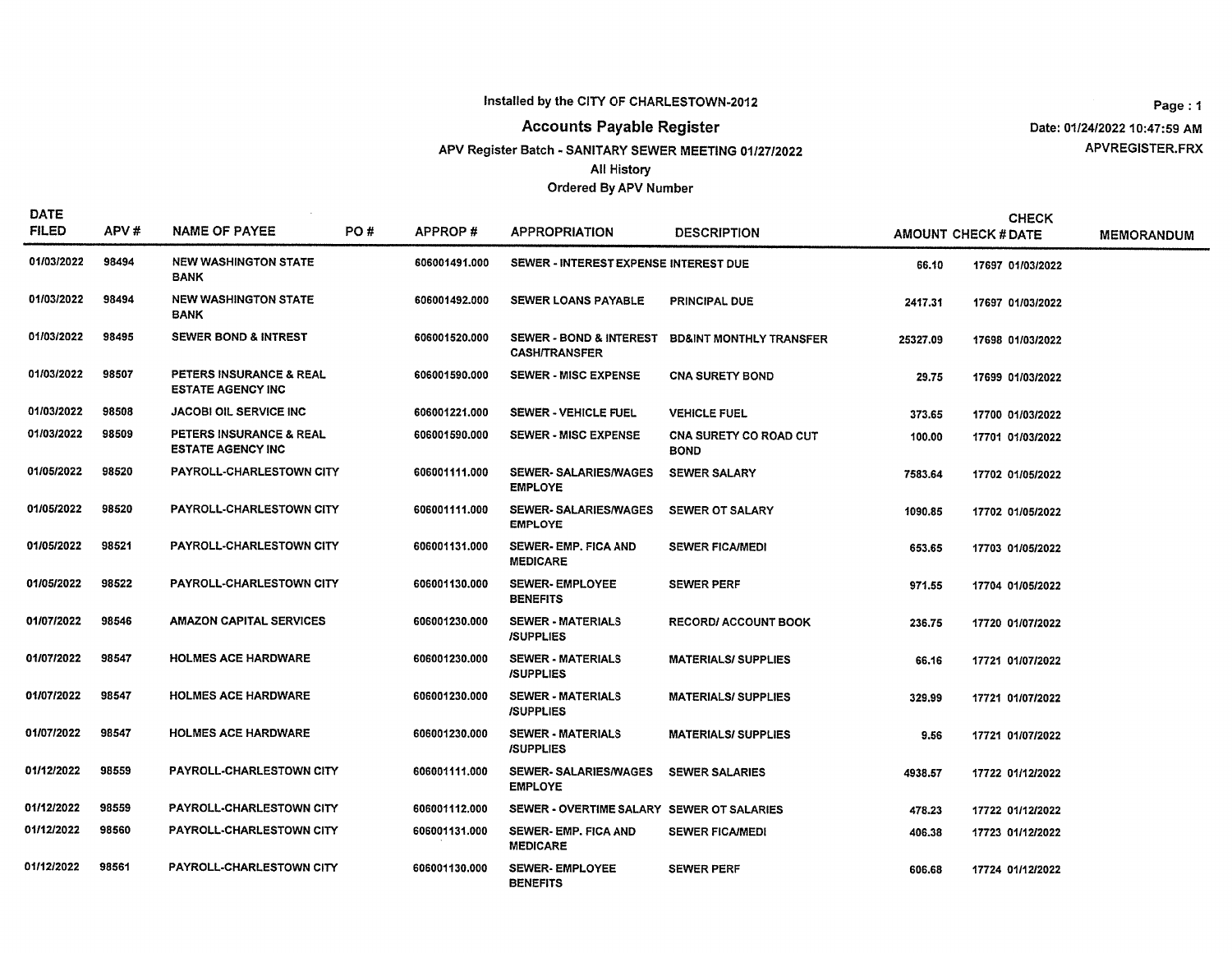$\sim$ 

| <b>DATE</b><br><b>FILED</b> | APV#  | <b>NAME OF PAYEE</b>                            | PO# | APPROP#       | <b>APPROPRIATION</b>                           | <b>DESCRIPTION</b>                                            |          | <b>CHECK</b><br><b>AMOUNT CHECK # DATE</b> | <b>MEMORANDUM</b> |
|-----------------------------|-------|-------------------------------------------------|-----|---------------|------------------------------------------------|---------------------------------------------------------------|----------|--------------------------------------------|-------------------|
| 01/13/2022                  | 98565 | PAYROLL-CHARLESTOWN CITY                        |     | 606001130.000 | <b>SEWER-EMPLOYEE</b><br><b>BENEFITS</b>       | <b>UNEMPLOYMENT</b>                                           | 47.50    | 17725 01/13/2022                           |                   |
| 01/18/2022                  | 98637 | <b>AMERICAN WATER</b>                           |     | 606001360.000 | SEWER - CONTRACTUAL<br><b>EXPENSE</b>          | USAGE DATA BASE DEC 2021                                      | 575.00   | 17726 01/18/2022                           |                   |
| 01/18/2022                  | 98638 | <b>DUKE ENERGY</b>                              |     | 606001351.000 | <b>SEWER - PURCHASED</b><br><b>POWER</b>       | <b>ELECTRIC</b>                                               | 46.15    | 17727 01/18/2022                           |                   |
| 01/18/2022                  | 98638 | <b>DUKE ENERGY</b>                              |     | 606001351.000 | <b>SEWER - PURCHASED</b><br><b>POWER</b>       | <b>ELECTRIC</b>                                               | 31.94    | 17727 01/18/2022                           |                   |
| 01/18/2022                  | 98638 | <b>DUKE ENERGY</b>                              |     | 606001351.000 | <b>SEWER - PURCHASED</b><br><b>POWER</b>       | <b>ELECTRIC</b>                                               | 98.94    | 17727 01/18/2022                           |                   |
| 01/18/2022                  | 98638 | <b>DUKE ENERGY</b>                              |     | 606001351.000 | <b>SEWER - PURCHASED</b><br><b>POWER</b>       | <b>ELECTRIC</b>                                               | 85.21    | 17727 01/18/2022                           |                   |
| 01/18/2022                  | 98638 | <b>DUKE ENERGY</b>                              |     | 606001351.000 | <b>SEWER - PURCHASED</b><br><b>POWER</b>       | <b>ELECTRIC</b>                                               | 2858.41  | 17727 01/18/2022                           |                   |
| 01/18/2022                  | 98638 | <b>DUKE ENERGY</b>                              |     | 606001351.000 | <b>SEWER - PURCHASED</b><br><b>POWER</b>       | <b>ELECTRIC</b>                                               | 175.01   | 17727 01/18/2022                           |                   |
| 01/04/2022                  | 98639 | AT& TUVERSE                                     |     | 606001356.000 | SEWER -TELEPHONE/CELL<br><b>PHONE/INTERNET</b> | <b>MONTHLY SERVICE</b>                                        | 52.43    | 17728 01/18/2022                           |                   |
| 01/19/2022                  | 98656 | <b>PAYROLL-CHARLESTOWN CITY</b>                 |     | 606001111.000 | SEWER-SALARIES/WAGES<br><b>EMPLOYE</b>         | <b>SEWER SALARY</b>                                           | 4938.56  | 17729 01/19/2022                           |                   |
| 01/19/2022                  | 98656 | PAYROLL-CHARLESTOWN CITY                        |     | 606001112.000 | SEWER - OVERTIME SALARY SEWER OT SALARY        |                                                               | 145.14   | 17729 01/19/2022                           |                   |
| 01/19/2022                  | 98657 | PAYROLL-CHARLESTOWN CITY                        |     | 606001131.000 | SEWER- EMP. FICA AND<br><b>MEDICARE</b>        | <b>SEWER FICAMEDI</b>                                         | 374.24   | 17730 01/19/2022                           |                   |
| 01/19/2022                  | 98658 | PAYROLL-CHARLESTOWN CITY                        |     | 606001130,000 | <b>SEWER-EMPLOYEE</b><br><b>BENEFITS</b>       | <b>SEWER PERF</b>                                             | 569.37   | 17731 01/19/2022                           |                   |
| 01/21/2022                  | 98684 | A.E. BOYCE CO INC                               |     | 606001360.000 | SEWER - CONTRACTUAL<br><b>EXPENSE</b>          | <b>ANNUAL SOFTWARE LICENSE/</b><br><b>UPDATE/ MAINTENANCE</b> | 5000.00  | 17732 01/21/2022                           |                   |
| 01/21/2022                  | 98685 | <b>DUKE ENERGY</b>                              |     | 606001351.000 | <b>SEWER - PURCHASED</b><br><b>POWER</b>       | <b>ELECTRIC</b>                                               | 15578.81 | 17733 01/21/2022                           |                   |
| 01/21/2022                  | 98685 | <b>DUKE ENERGY</b>                              |     | 606001351.000 | <b>SEWER - PURCHASED</b><br><b>POWER</b>       | <b>ELECTRIC</b>                                               | 902.31   | 17733 01/21/2022                           |                   |
| 01/21/2022                  | 98685 | <b>DUKE ENERGY</b>                              |     | 606001351.000 | <b>SEWER - PURCHASED</b><br><b>POWER</b>       | <b>ELECTRIC</b>                                               | 1858.15  | 17733 01/21/2022                           |                   |
| 01/21/2022                  | 98686 | <b>VERIZON WIRELESS</b>                         |     | 606001356.000 | SEWER-TELEPHONE/CELL<br><b>PHONE/INTERNET</b>  | MONTHLY CELL SERVICE                                          | 144.81   | 17734 01/21/2022                           |                   |
| 01/21/2022                  | 98687 | <b>ANTHEM INSURANCE</b><br><b>COMPANIES INC</b> |     | 606001340.000 | <b>SEWER - INSURANCE</b><br><b>EXPENSE</b>     | FEBRUARY 2022 PREMIUMS                                        | 7802.68  | 17735 01/21/2022                           |                   |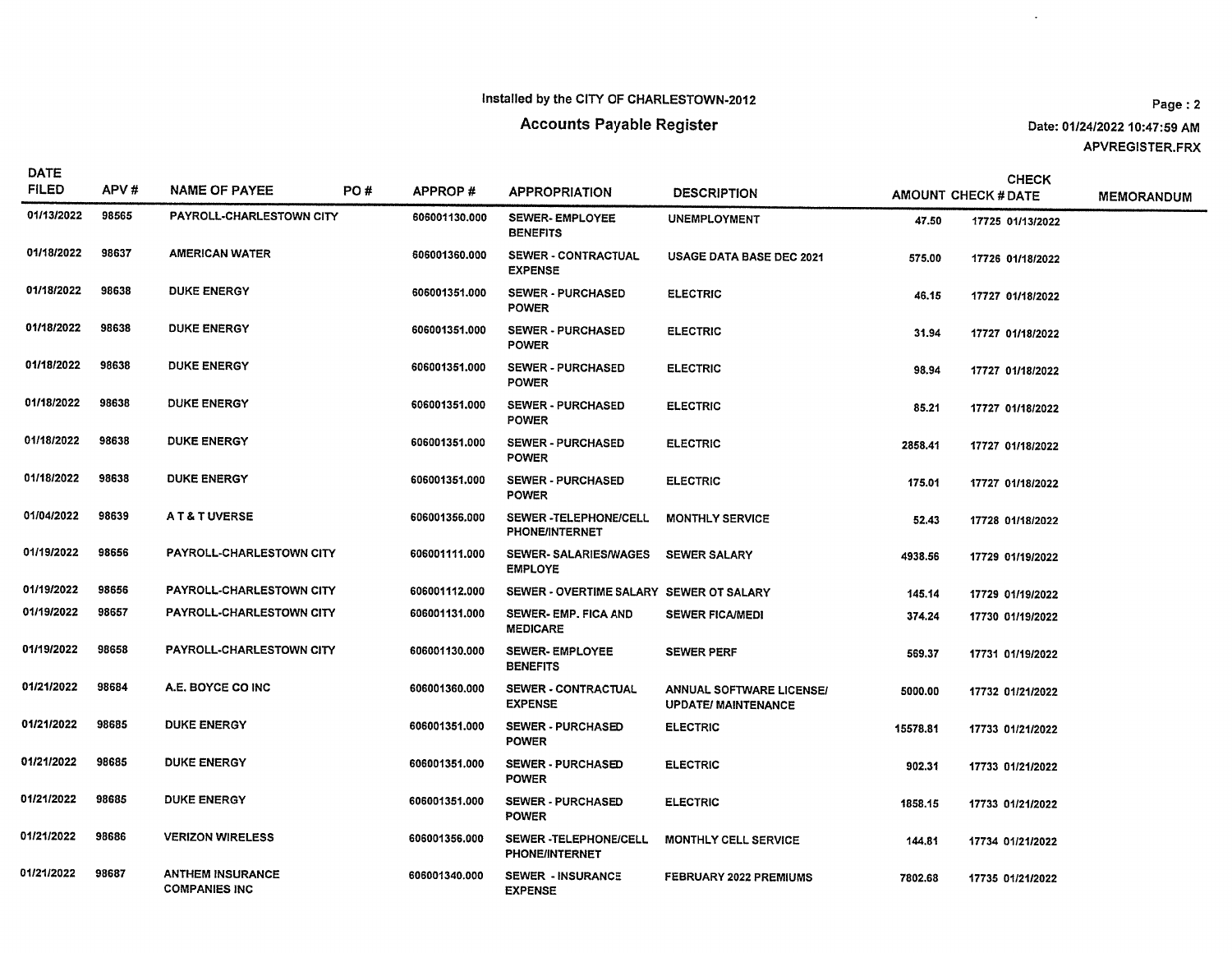#### **Accounts Payable Register**

Page: 3 Date: 01/24/2022 10:47:59 AM APVREGISTER.FRX

| <b>DATE</b><br><b>FILED</b> | APV#  | <b>NAME OF PAYEE</b><br>PO#                                     |  | APPROP#       | <b>APPROPRIATION</b>                                          | <b>DESCRIPTION</b>                                                |         | <b>CHECK</b><br><b>AMOUNT CHECK # DATE</b> | <b>MEMORANDUM</b> |
|-----------------------------|-------|-----------------------------------------------------------------|--|---------------|---------------------------------------------------------------|-------------------------------------------------------------------|---------|--------------------------------------------|-------------------|
| 01/21/2022                  | 98688 | A.E. BOYCE CO INC                                               |  | 606001590.000 | <b>SEWER - MISC EXPENSE</b>                                   | <b>BILLING/ POSTAGE DECEMBER</b><br>2021                          | 1053.95 | 17736 01/21/2022                           |                   |
| 01/21/2022                  | 98689 | <b>BENEFIT MARKETING</b><br><b>SOLUTIONS</b>                    |  | 606001340.000 | <b>SEWER - INSURANCE</b><br><b>EXPENSE</b>                    | <b>HRA FEE JANUARY 2022</b>                                       | 18.00   | 17737 01/21/2022                           |                   |
| 01/21/2022                  | 98690 | OFFICE DEPOT BUSINESS<br><b>CREDIT</b>                          |  | 606001210.000 | SEWER - OFFICE SUPPLIES                                       | <b>OFFICE SUPPLIES</b>                                            | 272.77  | 17738 01/21/2022                           |                   |
| 01/21/2022                  | 98691 | <b>ANTHEM LIFE</b>                                              |  | 606001340.000 | <b>SEWER - INSURANCE</b><br><b>EXPENSE</b>                    | FEBRUARY 2022 PREMIUMS                                            | 73.50   | 17739 01/21/2022                           |                   |
| 01/27/2022                  | 98692 | APEX SALES & REPAIR LLC                                         |  | 606001362.000 |                                                               | SEWER-EQUIPMENT REPAIR RED BUD LIFT STATION PUMP<br><b>REPAIR</b> | 637.50  | $\prime\prime$                             |                   |
| 01/27/2022                  | 98692 | APEX SALES & REPAIR LLC                                         |  | 606001362.000 |                                                               | SEWER-EQUIPMENT REPAIR EFFLUENT PUMP #2 REPAIR                    | 892.50  | $\prime\prime$                             |                   |
| 01/27/2022                  | 98692 | APEX SALES & REPAIR LLC                                         |  | 606001362.000 |                                                               | SEWER-EQUIPMENT REPAIR HWY 62 LIFT STATION REPAIR                 | 680.00  | $\prime\prime$                             |                   |
| 01/27/2022                  | 98693 | <b>HACH COMPANY</b>                                             |  | 606001440.000 | SEWER - EQUIP PURCHASE/ BENCHTOP METER<br><b>RENT</b>         |                                                                   | 1802.26 | $\prime\prime$                             |                   |
| 01/27/2022                  | 98693 | <b>HACH COMPANY</b>                                             |  | 606001440.000 | SEWER - EQUIP PURCHASE/ PORTABLE MULTI METER<br><b>RENT</b>   |                                                                   | 1193.10 | $\prime\prime$                             |                   |
| 01/27/2022                  | 98694 | <b>AUS CENTRAL LOCKBOX</b>                                      |  | 606001360.000 | SEWER - CONTRACTUAL<br><b>EXPENSE</b>                         | <b>MATS/BAR MOP</b>                                               | 28.33   | $\frac{1}{2}$                              |                   |
| 01/27/2022                  | 98694 | <b>AUS CENTRAL LOCKBOX</b>                                      |  | 606001360,000 | <b>SEWER - CONTRACTUAL</b><br><b>EXPENSE</b>                  | <b>MATS/BAR MOP</b>                                               | 28.33   | $\prime\prime$                             |                   |
| 01/27/2022                  | 98694 | <b>AUS CENTRAL LOCKBOX</b>                                      |  | 606001360,000 | SEWER - CONTRACTUAL<br><b>EXPENSE</b>                         | <b>MATS/BAR MOP</b>                                               | 28.33   | $\prime\prime$                             |                   |
| 01/27/2022                  | 98695 | <b>CHARLESTOWN AUTO PARTS</b><br>AND PAINT                      |  | 606001230.000 | <b>SEWER - MATERIALS</b><br><b>ISUPPLIES</b>                  | <b>FUNNEL/ AIR FILTER/ TEMP</b><br><b>GUN/ GP LITHIUM</b>         | 142.06  | 11                                         |                   |
| 01/27/2022                  | 98696 | <b>BIG G SUPPLY</b>                                             |  | 606001230.000 | <b>SEWER - MATERIALS</b><br><b>/SUPPLIES</b>                  | <b>GREEN PAINT</b>                                                | 20.97   | $\frac{1}{2}$                              |                   |
| 01/27/2022                  | 98697 | <b>WATER SOLUTIONS UNLIMITED</b><br>INC.                        |  | 606001230.000 | <b>SEWER - MATERIALS</b><br><b>ISUPPLIES</b>                  | <b>MATERIALS</b>                                                  | 1445.00 | $\prime\prime$                             |                   |
| 01/27/2022                  | 98698 | ALLIANCE OF INDIANA RURAL<br><b>WATER</b>                       |  | 606001323.000 | SEWER - TRAINING/TRAVEL - LARGE UTILITY MEMBER<br><b>CERT</b> |                                                                   | 444.00  | $\prime\prime$                             |                   |
| 01/27/2022                  | 98699 | A.E. BOYCE CO INC                                               |  | 606001210.000 | SEWER - OFFICE SUPPLIES                                       | <b>LASER A/P CHECKS</b>                                           | 376.76  | $\frac{1}{2}$                              |                   |
| 01/27/2022                  | 98700 | DCEC HOLDING CO INC                                             |  | 606001363.000 | <b>SEWER - SLUDGE /SANI</b>                                   | <b>MONTHLY SERVICE</b>                                            | 927.10  | $\prime\prime$                             |                   |
| 01/27/2022                  | 98701 | <b>ARAMARK UNIFORM &amp; CAREER</b><br><b>APPAREL GROUP INC</b> |  | 606001399.000 |                                                               | SEWER - LAB/SAFETY/OSHA FIRST AID CABINET SUPPLIES                | 60.10   | $\prime$                                   |                   |
| 01/27/2022                  | 98702 | <b>ALISHA CHAPMAN</b>                                           |  | 606001590.000 | <b>SEWER - MISC EXPENSE</b>                                   | <b>REIMBURSE CUSTOMER</b><br><b>OVERPAYMENT</b>                   | 9.35    | $\overline{11}$                            |                   |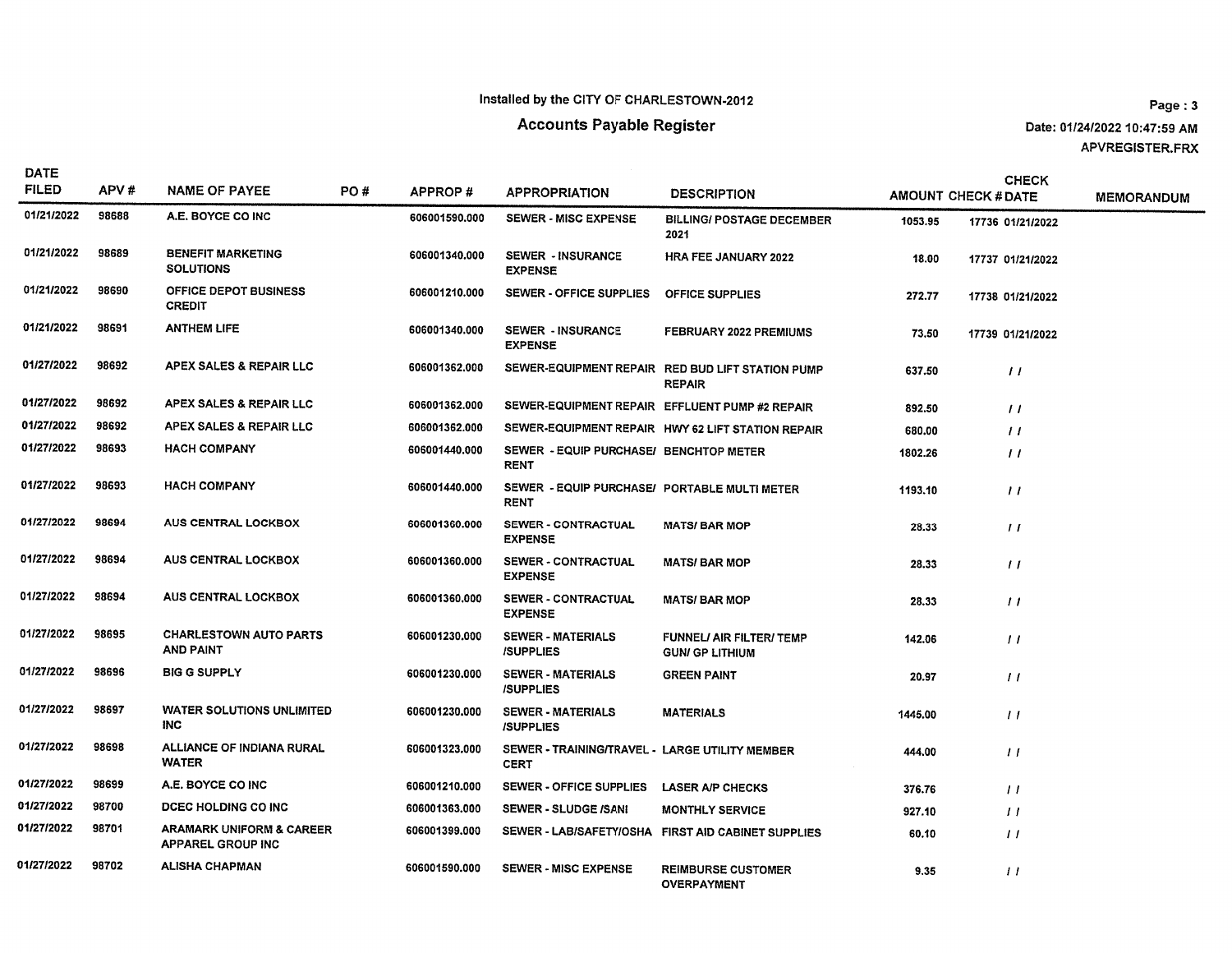$\ddot{\phantom{a}}$ 

# **Accounts Payable Register**

Date: 01/24/2022 10:47:59 AM APVREGISTER.FRX

 $\ddot{\phantom{a}}$ 

 $\sim 10^{-1}$ 

| <b>DATE</b><br><b>FILED</b> | APV#  | <b>NAME OF PAYEE</b>     | PO# | APPROP#       | <b>APPROPRIATION</b>                 | <b>DESCRIPTION</b>                                    | <b>AMOUNT CHECK # DATE</b> | <b>CHECK</b>   | <b>MEMORANDUM</b> |
|-----------------------------|-------|--------------------------|-----|---------------|--------------------------------------|-------------------------------------------------------|----------------------------|----------------|-------------------|
| 01/27/2022                  | 98703 | <b>MID AMERICAN RAIL</b> |     | 606001590.000 | <b>SEWER - MISC EXPENSE</b>          | <b>REIMBURSE CUSTOMER</b><br><b>OVERPAYMENT</b>       | 15.41                      | $\prime\prime$ |                   |
| 01/27/2022                  | 98704 | <b>BEN ALLEN</b>         |     | 606001590.000 | <b>SEWER - MISC EXPENSE</b>          | <b>MOVED REIMBURSE</b><br><b>CUSTOMER OVERPAYMENT</b> | 9.49                       | $\overline{1}$ |                   |
| 01/27/2022                  | 98705 | <b>QUITA ROSE</b>        |     | 606001590.000 | <b>SEWER - MISC EXPENSE</b>          | <b>REIMBURSE CUSTOMER</b><br><b>OVERPAYMENT</b>       | 41.59                      | $\frac{1}{2}$  |                   |
| 01/27/2022                  | 98706 | <b>USABLUEBOOK</b>       |     | 606001399.000 | SEWER - LAB/SAFETY/OSHA LAB SUPPLIES |                                                       | 3089.23                    | $^{\prime}$    |                   |
| 01/27/2022                  | 98706 | <b>USABLUEBOOK</b>       |     | 606001399.000 | SEWER - LAB/SAFETY/OSHA LAB SUPPLIES |                                                       | 506.45                     | $\prime\prime$ |                   |
| 01/27/2022                  | 98706 | <b>USABLUEBOOK</b>       |     | 606001399.000 | SEWER - LAB/SAFETY/OSHA LAB SUPPLIES |                                                       | 1381.22                    | $\prime\prime$ |                   |
| 01/27/2022                  | 98706 | <b>USABLUEBOOK</b>       |     | 606001399.000 | <b>SEWER - LAB/SAFETY/OSHA</b>       | <b>LAB SUPPLIES</b>                                   | 3418.17                    | $^{\prime}$    |                   |
| 01/27/2022                  | 98706 | <b>USABLUEBOOK</b>       |     | 606001211.000 | <b>SEWER - LAB SUPPLIES</b>          | <b>LAB SUPPLIES</b>                                   | 1701.86                    | $\prime\prime$ |                   |
| 01/27/2022                  | 98706 | <b>USABLUEBOOK</b>       |     | 606001211.000 | SEWER - LAB SUPPLIES                 | <b>LAB SUPPLIES</b>                                   | 2357.08                    | $^{\prime}$    |                   |
| 01/27/2022                  | 98706 | <b>USABLUEBOOK</b>       |     | 606001211.000 | <b>SEWER - LAB SUPPLIES</b>          | <b>LAB SUPPLIES</b>                                   | 37.68                      | ,,             |                   |

\*\*\* GRAND TOTAL \*\*\*

 $\mathbf{w} = \mathbf{w} \mathbf{w}$  .

109662.66

| 12/27/2021 | 98532 |                                     |               |                             |                         |        |                  |
|------------|-------|-------------------------------------|---------------|-----------------------------|-------------------------|--------|------------------|
|            |       | NEW WASHINGTON STATE<br><b>BANK</b> | 606001590.000 | <b>SEWER - MISC EXPENSE</b> | STOP PAYMENT FEE CHECK  |        |                  |
| 12/15/2021 | 98534 | <b>SIMPLIFILE</b>                   | 606001590.000 |                             | <b>LOST IN MAIL</b>     | 35.00  | 98532 12/27/2021 |
| 12/22/2021 | 98533 | NEW WASHINGTON STATE                | 606001590.000 | <b>SEWER - MISC EXPENSE</b> | <b>RELEASE OF LIENS</b> | 101.00 | 98534 12/15/2021 |
|            |       | <b>BANK</b>                         |               | SEWER - MISC EXPENSE        | <b>DEPOSIT TICKETS</b>  |        |                  |
|            |       |                                     |               |                             |                         | 79.03  | 98533 12/22/2021 |

 $\star$ 

 $\sim$ 

\$ 109,877.69

Page: 4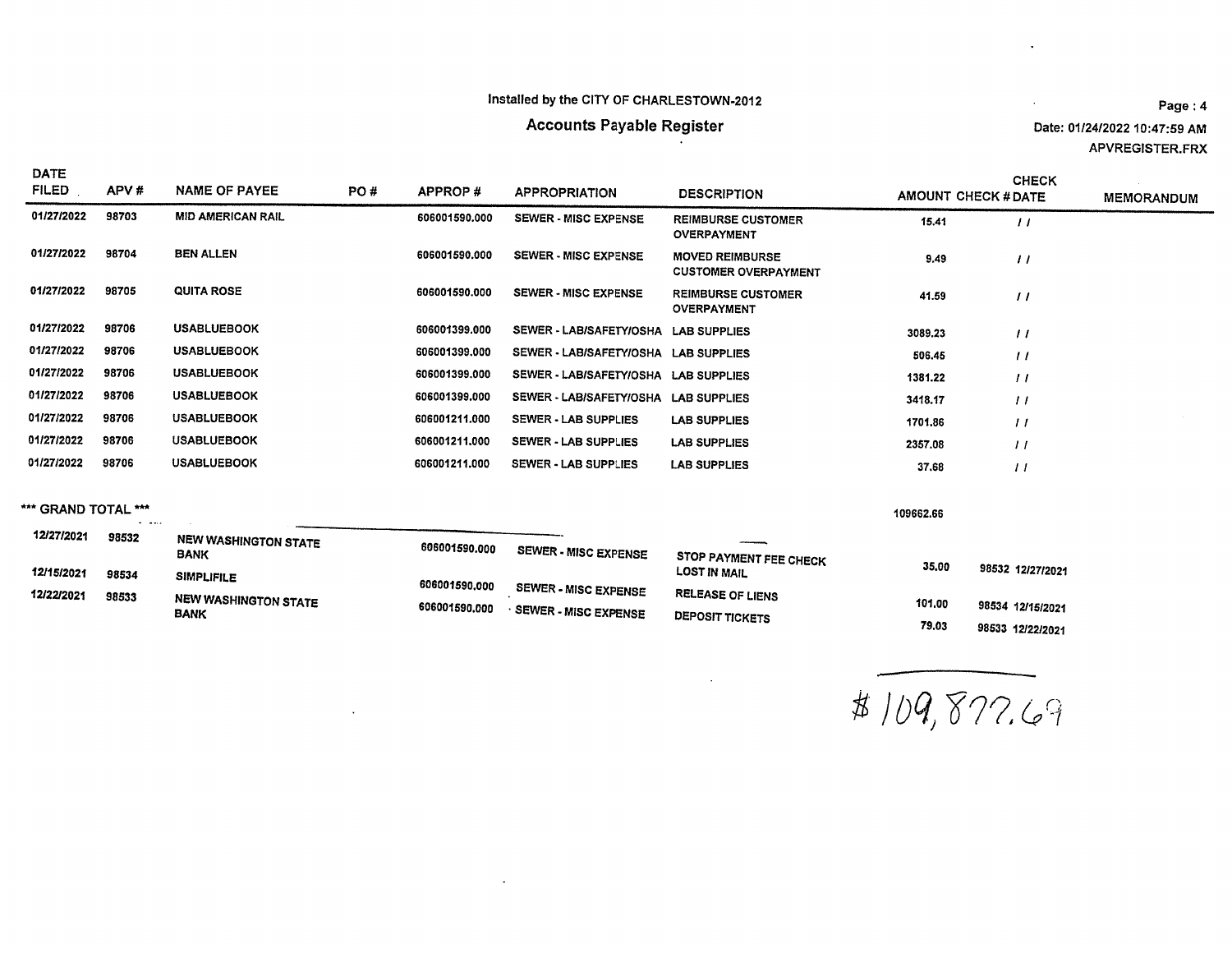# Allowance Docket

#### For check dates 01/02/2022 - 01/22/2022 Selected Departments - Sewer Ordered by Employee Name

EMPDOCK.FRX Date: 01/24/2022 01:00:04 PM Page: 1

| Pay<br>Period Employee |     |                                    |                          |           |                      |
|------------------------|-----|------------------------------------|--------------------------|-----------|----------------------|
|                        |     | <b>Ending Number</b> Employee Name | <b>Distribution Name</b> | Overtime  | <b>Overtime Only</b> |
| 01/31/2022             | 100 | Coomer, Donna S.                   | Clerk-treas Sal          | \$3595.50 | \$0.00               |
| 01/31/2022             | 100 | Coomer, Donna S.                   | Sewer Sal                | \$1346.41 | \$0.00               |
| 01/02/2022             | 888 | Fain Jr., Rodger L.                | Sewer Sal                | \$1730.77 | \$0.00               |
| 01/09/2022             | 888 | Fain Jr., Rodger L.                | Sewer Sal                | \$1730.77 | \$0.00               |
| 01/16/2022             | 888 | Fain Jr., Rodger L.                | Sewer Sal                | \$1730.77 | \$0.00               |
| 01/02/2022             | 328 | Gomez, Dorothea                    | <b>Sanit Salaries</b>    | \$396.00  | \$0.00               |
| 01/02/2022             | 328 | Gomez, Dorothea                    | Sewer Sal                | \$396.00  | \$0.00               |
| 01/09/2022             | 328 | Gomez, Dorothea                    | Sanit Salaries           | \$396.00  | \$0.00               |
| 01/09/2022             | 328 | Gomez, Dorothea                    | Sewer Sal                | \$396.00  | \$0.00               |
| 01/16/2022             | 328 | Gomez, Dorothea                    | <b>Sanit Salaries</b>    | \$396.01  | \$0.00               |
| 01/16/2022             | 328 | Gomez, Dorothea                    | Sewer Sal                | \$395.99  | \$0.00               |
| 01/02/2022             | 408 | Hebner, Robin E.                   | <b>Sanit Salaries</b>    | \$413.80  | \$0.00               |
| 01/02/2022             | 408 | Hebner, Robin E.                   | Sewer Sal                | \$413.80  | \$0.00               |
| 01/09/2022             | 408 | Hebner, Robin E.                   | <b>Sanit Salaries</b>    | \$413.80  | \$0.00               |
| 01/09/2022             | 408 | Hebner, Robin E.                   | Sewer Sal                | \$413.80  | \$0.00               |
| 01/16/2022             | 408 | Hebner, Robin E.                   | <b>Sanit Salaries</b>    | \$413.80  | \$0.00               |
| 01/16/2022             | 408 | Hebner, Robin E.                   | Sewer Sal                | \$413.80  | \$0.00               |
| 01/31/2022             | 849 | Hodges, Treva E.                   | Mayor's Salary           | \$3990.00 | \$0.00               |
| 01/31/2022             | 849 | Hodges, Treva E.                   | Sewer Sal                | \$1298.66 | \$0.00               |
| 01/02/2022             | 863 | Ikerd, Nathanael A.                | Sewer Sal                | \$728.00  | \$0.00               |
| 01/02/2022             | 863 | Ikerd, Nathanael A.                | Sewer Sal OT             | \$0.00    | \$771.23             |
| 01/09/2022             | 863 | Ikerd, Nathanael A.                | Sewer Sal                | \$728.00  | \$0.00               |
| 01/09/2022             | 863 | Ikerd, Nathanael A.                | Sewer Sal OT             | \$0.00    | \$341.25             |
| 01/16/2022             | 863 | Ikerd, Nathanael A.                | Sewer Sal                | \$728.00  | \$0.00               |
| 01/16/2022             | 863 | Ikerd, Nathanael A.                | Sewer Sal OT             | \$0.00    | \$61.43              |
| 01/02/2022             | 501 | Knight, Paul G.                    | Sewer Sal                | \$858.40  | \$0.00               |
| 01/09/2022             | 501 | Knight, Paul G.                    | Sewer Sal                | \$858.40  | \$0.00               |
| 01/16/2022             | 501 | Knight, Paul G.                    | Sewer Sal                | \$858.40  | \$0.00               |
| 01/02/2022             | 363 | Slaughter, Donald L                | Sewer Sal                | \$811.60  | \$0.00               |
| 01/02/2022             | 363 | Slaughter, Donald L                | Sewer Sal OT             | \$0.00    | \$319.62             |
| 01/09/2022             | 363 | Slaughter, Donald L                | Sewer Sal                | \$811.60  | \$0.00               |
| 01/09/2022             | 363 | Slaughter, Donald L                | Sewer Sal OT             | \$0.00    | \$136.98             |
| 01/16/2022             | 363 | Slaughter, Donald L                | Sewer Sal                | \$811.60  | \$0.00               |
| 01/16/2022             | 363 | Slaughter, Donald L                | Sewer Sal OT             | \$0.00    | \$83.71              |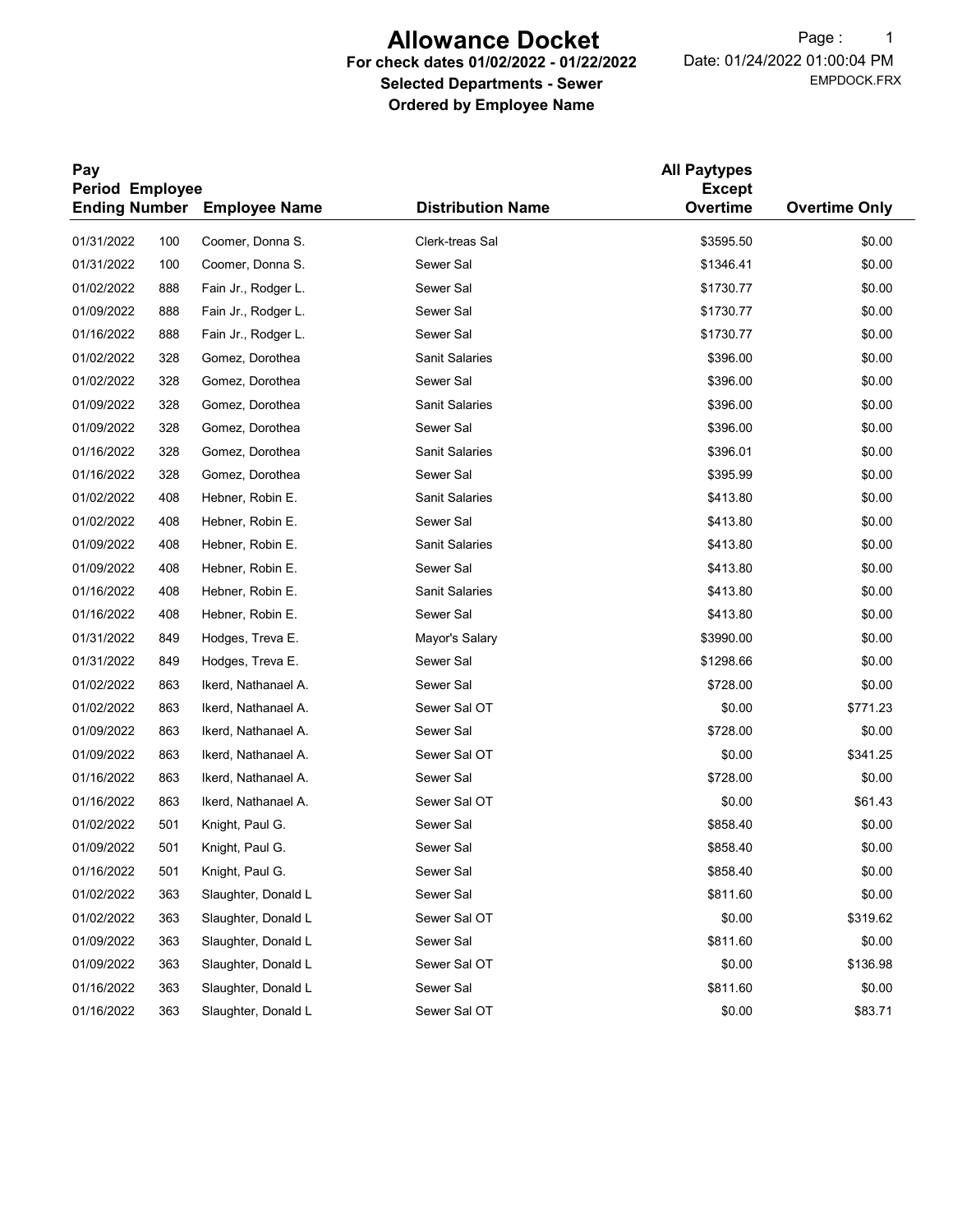# Allowance Docket

For check dates 01/02/2022 - 01/22/2022 Selected Departments - Sewer

Ordered by Employee Name

|                                                       |      |                                                                                                                                                                                                                                                                                         | <b>All Paytypes</b>              |                      |
|-------------------------------------------------------|------|-----------------------------------------------------------------------------------------------------------------------------------------------------------------------------------------------------------------------------------------------------------------------------------------|----------------------------------|----------------------|
| Period Employee<br><b>Ending Number</b> Employee Name |      | <b>Distribution Name</b>                                                                                                                                                                                                                                                                | <b>Except</b><br><b>Overtime</b> | <b>Overtime Only</b> |
| **Total**                                             |      |                                                                                                                                                                                                                                                                                         | \$27475.68                       | \$1714.22            |
|                                                       |      | I hereby certify that each of the above listed vouchers and the invoices or bills attached there to,<br>are true and correct and I have audited same in accordance with IC5-11-10-1-6.                                                                                                  |                                  |                      |
|                                                       | Date |                                                                                                                                                                                                                                                                                         | <b>Fiscal Officer</b>            |                      |
|                                                       |      | <b>Allowance Of Accounts Payable Vouchers</b>                                                                                                                                                                                                                                           |                                  |                      |
|                                                       |      |                                                                                                                                                                                                                                                                                         |                                  |                      |
|                                                       |      | City Of Charlestown                                                                                                                                                                                                                                                                     |                                  |                      |
|                                                       |      | We have examined the Accounts Payable Voucers listed on the foregoing Register of Accounts Payable Vouchers<br>consisting of _______ pages and except for accounts payables not allowed as shown on the Register such<br>accounts payables are hereby allowed in the total amount of \$ |                                  |                      |
|                                                       |      |                                                                                                                                                                                                                                                                                         |                                  |                      |
|                                                       |      |                                                                                                                                                                                                                                                                                         |                                  |                      |
|                                                       |      |                                                                                                                                                                                                                                                                                         |                                  |                      |
|                                                       |      |                                                                                                                                                                                                                                                                                         |                                  |                      |
|                                                       |      |                                                                                                                                                                                                                                                                                         |                                  |                      |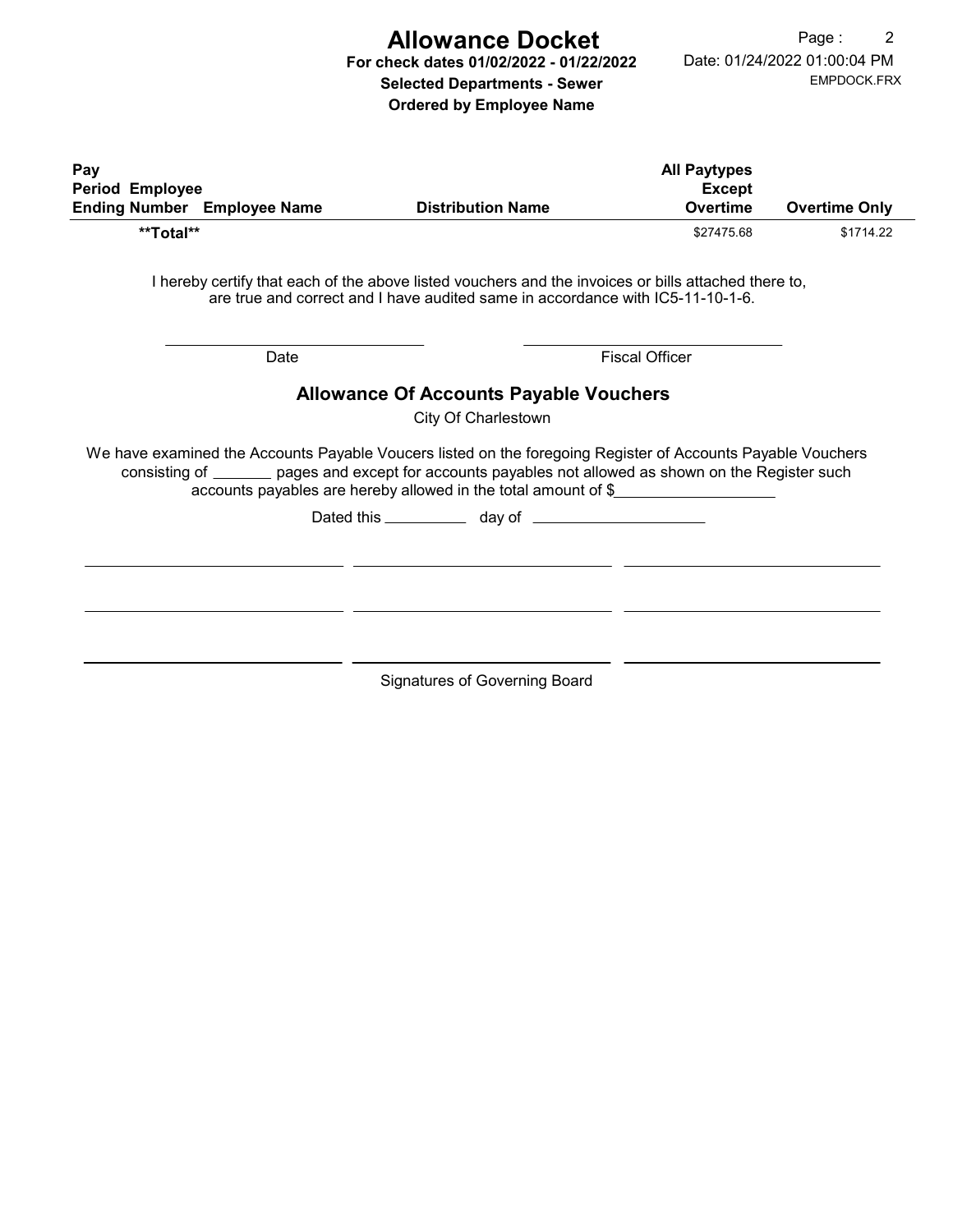Date: 01/24/2022 10:13:26 **FUNDACCOUNTS.FRX** 

Page: 1

#### Installed by the CITY OF CHARLESTOWN-2012

#### **Fund Report Selected Funds** From 01/01/2022 Thru 01/31/2022

#### **BALANCE BEG REVENUE DISBURSED BALANCE BEG REVENUE DISBURSED CURRENT FUND TITLE** OF YEAR **YTD YTD** OF MONTH **MTD MTD BALANCE WASTEWATER OPERATING** 606 571781.48 112294.17 157030.09 571781.48 112294.17 157030.09 527045.56 607 WASTEWATER BOND & INT 110500.27 25327.09  $0.00$ 110500.27 25327.09  $0.00$ 135827.36 608 **WASTEWATER DEBT SERVICE** 306500.00  $0.00$  $0.00$ 306500.00  $0.00$  $0.00$ 306500.00 636 SEWER CAPACITY FEES FUND 640830.33  $0.00$  $0.00$ 640830.33  $0.00$  $0.00$ 640830.33 \*\*\* GRAND TOTAL \*\*\* 1629612.08 137621.26 157030.09 1629612.08 137621.26 157030.09 1610203.25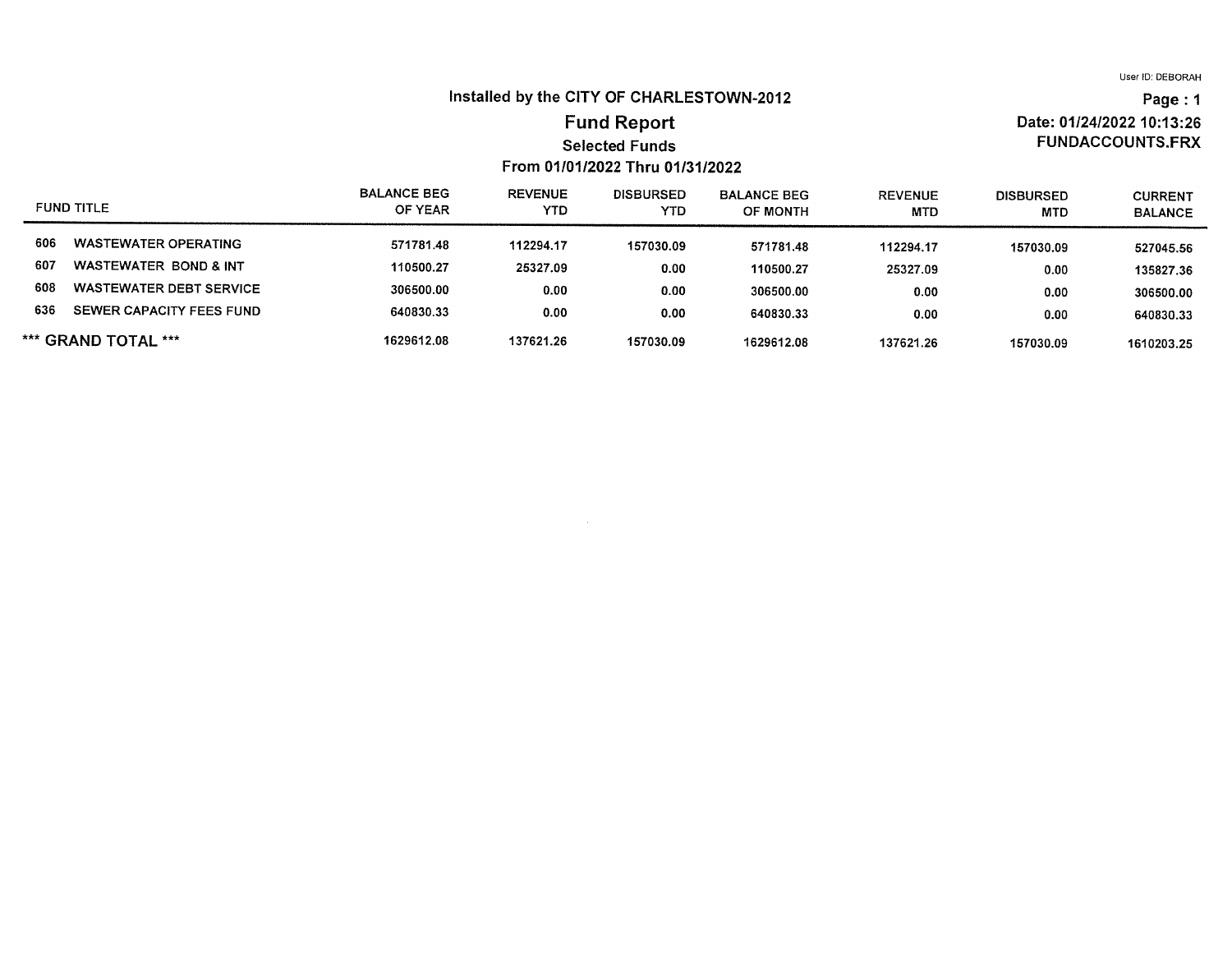Installed by the CITY OF CHARLESTOWN-2012

Page:  $\overline{1}$ 

Date: 01/24/2022 10:15:54 AM

APPRACCOUNTS.FRX

# **Appropriation Report**

Fund 606 Thru 608

Check Date From 01/01/2022 Thru 01/31/2022

**Grouped By Fund Number, Department** 

**Ordered By Appropriation** 

| <b>APPROP</b>     | <b>TITLE</b>                              | <b>FORWARDED</b> | <b>CURRENT</b> | <b>TRANSFRD</b> | ADDL/ADJ | <b>ENCUM</b> | <b>EXP-MTD</b> | EXP-YTD  | LIQ NOT<br><b>EXP FWD</b> | <b>UNENCUM</b><br><b>BAL</b> | <b>UNEXPEND</b><br><b>BAL</b> | %<br><b>LEFT</b>         |
|-------------------|-------------------------------------------|------------------|----------------|-----------------|----------|--------------|----------------|----------|---------------------------|------------------------------|-------------------------------|--------------------------|
| **Fund Number 606 |                                           |                  |                |                 |          |              |                |          |                           |                              |                               |                          |
| **Department 001  |                                           |                  |                |                 |          |              |                |          |                           |                              |                               |                          |
|                   | 606001111.000 SEWER- SALARIES/WAGES       | 0.00             | 0.00           | 0.00            | 0.00     | 0.00         | 18551.62       | 18551.62 | 0.00                      | $-18551.62$                  | $-18551.62$                   | *** **%                  |
|                   | 606001112.000 SEWER - OVERTIME SALARY     | 0.00             | 0.00           | 0.00            | 0.00     | 0.00         | 623.37         | 623.37   | 0.00                      | $-623.37$                    | $-623.37$                     | *** **%                  |
|                   | 606001130.000 SEWER- EMPLOYEE BENEFITS    | 0.00             | 0.00           | 0.00            | 0.00     | 0.00         | 2195.10        | 2195.10  | 0.00                      | $-2195.10$                   | $-2195.10$                    | *** **%                  |
|                   | 606001131.000 SEWER- EMP. FICA AND        | 0.00             | 0.00           | 0.00            | 0.00     | 0.00         | 1434.27        | 1434.27  | 0.00                      | $-1434.27$                   | $-1434.27$                    | ***.**%                  |
|                   | 606001210.000 SEWER - OFFICE SUPPLIES     | 0.00             | 0.00           | 0.00            | 0.00     | 0.00         | 272.77         | 272.77   | 0.00                      | $-272.77$                    | $-272.77$                     | ***.**%                  |
|                   | 606001211.000 SEWER - LAB SUPPLIES        | 0.00             | 0.00           | 0.00            | 0.00     | 0.00         | 4518.68        | 4518.68  | 0.00                      | -4518.68                     | -4518.68                      | ***.**%                  |
|                   | 606001212.000 SEWER - UNIFORMS            | 0.00             | 0.00           | 0.00            | 0.00     | 0.00         | 183.60         | 183.60   | 0.00                      | $-183.60$                    | $-183.60$                     | $*****0/$                |
|                   | 606001221.000 SEWER - VEHICLE FUEL        | 0.00             | 0.00           | 0.00            | 0.00     | 0.00         | 373.65         | 373.65   | 0.00                      | $-373.65$                    | $-373.65$                     | ***.**%                  |
|                   | 606001230.000 SEWER - MATERIALS /SUPPLIES | 0.00             | 0.00           | 0.00            | 0.00     | 0.00         | 6318.31        | 6318.31  | 0.00                      | $-6318.31$                   | $-6318.31$                    | $***,***$                |
|                   | 606001312.000 SEWER CONST                 | 0.00             | 0.00           | 0.00            | 0.00     | 0.00         | 0.00           | 0.00     | 0.00                      | 0.00                         | 0.00                          | ***.**%                  |
|                   | 606001320.000 SEWER - VEHICLE MAINTENANCE | 0.00             | 0.00           | 0.00            | 0.00     | 0.00         | 0.00           | 0.00     | 0.00                      | 0.00                         | 0.00                          | $***$ $**$ $\frac{9}{4}$ |
|                   | 606001323.000 SEWER - TRAINING/TRAVEL -   | 0.00             | 0.00           | 0.00            | 0.00     | 0.00         | 135.00         | 135.00   | 0.00                      | $-135.00$                    | $-135.00$                     | ***.**%                  |
|                   | 606001340.000 SEWER - INSURANCE EXPENSE   | 0.00             | 0.00           | 0.00            | 0.00     | 0.00         | 7894.18        | 7894.18  | 0.00                      | $-7894.18$                   | $-7894.18$                    | ***.**%                  |
|                   | 606001341.000 SEWER-WORK COMP             | 0.00             | 0.00           | 0.00            | 0.00     | 0.00         | 0.00           | 0.00     | 0.00                      | 0.00                         | 0.00                          | *** ***/                 |
|                   | 606001343.000 SEWER- PROP/CAS INSURANCE   | 0.00             | 0.00           | 0.00            | 0.00     | 0.00         | 0.00           | 0.00     | 0.00                      | 0.00                         | 0.00                          | *** ****/                |
|                   | 606001351.000 SEWER - PURCHASED POWER     | 0.00             | 0.00           | 0.00            | 0.00     | 0.00         | 21634.93       | 21634.93 | 0.00                      | -21634.93                    | $-21634.93$                   | *** **%                  |
|                   | 606001356.000 SEWER -TELEPHONE/CELL       | 0.00             | 0.00           | 0.00            | 0.00     | 0.00         | 197.24         | 197.24   | 0.00                      | $-197.24$                    | $-197.24$                     | *** ****                 |
|                   | 606001360.000 SEWER - CONTRACTUAL         | 0.00             | 0.00           | 0.00            | 0.00     | 0.00         | 28440.12       | 28440.12 | 0.00                      | -28440.12                    | $-28440.12$                   | *** ***/                 |
|                   | 606001361.000 SEWER - DISCHARGE FEE IDEM  | 0.00             | 0.00           | 0.00            | 0.00     | 0.00         | 0.00           | 0.00     | 0.00                      | 0.00                         | 0.00                          | *** ***/                 |
|                   | 606001362.000 SEWER-EQUIPMENT REPAIR      | 0.00             | 0.00           | 0.00            | 0.00     | 0.00         | 21593.32       | 21593.32 | 0.00                      | -21593.32                    | $-21593.32$                   | *** ***/                 |
|                   | 606001363.000 SEWER - SLUDGE /SANI        | 0.00             | 0.00           | 0.00            | 0.00     | 0.00         | 100.00         | 100.00   | 0.00                      | $-100.00$                    | $-100.00$                     | *** **%                  |
|                   | 606001399.000 SEWER - LAB/SAFETY/OSHA     | 0.00             | 0.00           | 0.00            | 0.00     | 0.00         | 0.00           | 0.00     | 0.00                      | 0.00                         | 0.00                          | *** ***/                 |
|                   | 606001430.000 SEWER CAPITAL EXPENSES      | 0.00             | 0.00           | 0.00            | 0.00     | 0.00         | 0.00           | 0.00     | 0.00                      | 0.00                         | 0.00                          | ***.**%                  |
|                   | 606001440.000 SEWER - EQUIP PURCHASE/     | 0.00             | 0.00           | 0.00            | 0.00     | 0.00         | 12537.52       | 12537.52 | 0.00                      | -12537.52                    | $-12537.52$                   | $*****0$                 |
|                   | 606001441.000 SEWER - OFFICE EQUIPMENT    | 0.00             | 0.00           | 0.00            | 0.00     | 0.00         | 0.00           | 0.00     | 0.00                      | 0.00                         | 0.00                          | ***.**%                  |
|                   | 606001491.000 SEWER - INTEREST EXPENSE    | 0.00             | 0.00           | 0.00            | 0.00     | 0.00         | 66.10          | 66.10    | 0.00                      | $-66.10$                     | $-66.10$                      | ***.**%                  |
|                   | 606001492.000 SEWER LOANS PAYABLE         | 0.00             | 0.00           | 0.00            | 0.00     | 0.00         | 2417.31        | 2417.31  | 0.00                      | $-2417.31$                   | $-2417.31$                    | ***.**%                  |
|                   | 606001511.000 SEWER - AUDIT FEES          | 0.00             | 0.00           | 0.00            | 0.00     | 0.00         | 0.00           | 0.00     | 0.00                      | 0.00                         | 0.00                          | ***.**%                  |
|                   | 606001520.000 SEWER - BOND & INTEREST     | 0.00             | 0.00           | 0.00            | 0.00     | 0.00         | 25327.09       | 25327.09 | 0.00                      | -25327.09                    | $-25327.09$                   | ***.**%                  |
|                   | 606001521.000 SEWER - DEBT SER RES        | 0.00             | 0.00           | 0.00            | 0.00     | 0.00         | 0.00           | 0.00     | 0.00                      | 0.00                         | 0.00                          | ***.**%                  |
|                   | 606001530.000 SEWER-TEMPORARY LOAN        | 0.00             | 0.00           | 0.00            | 0.00     | 0.00         | 0.00           | 0.00     | 0.00                      | 0.00                         | 0.00                          | ***.**%                  |
|                   | 606001590.000 SEWER - MISC EXPENSE        | 0.00             | 0.00           | 0.00            | 0.00     | 0.00         | 2215.91        | 2215.91  | 0.00                      | $-2215.91$                   | -2215.91                      | ***.**%                  |
|                   |                                           |                  |                |                 |          |              |                |          |                           |                              |                               |                          |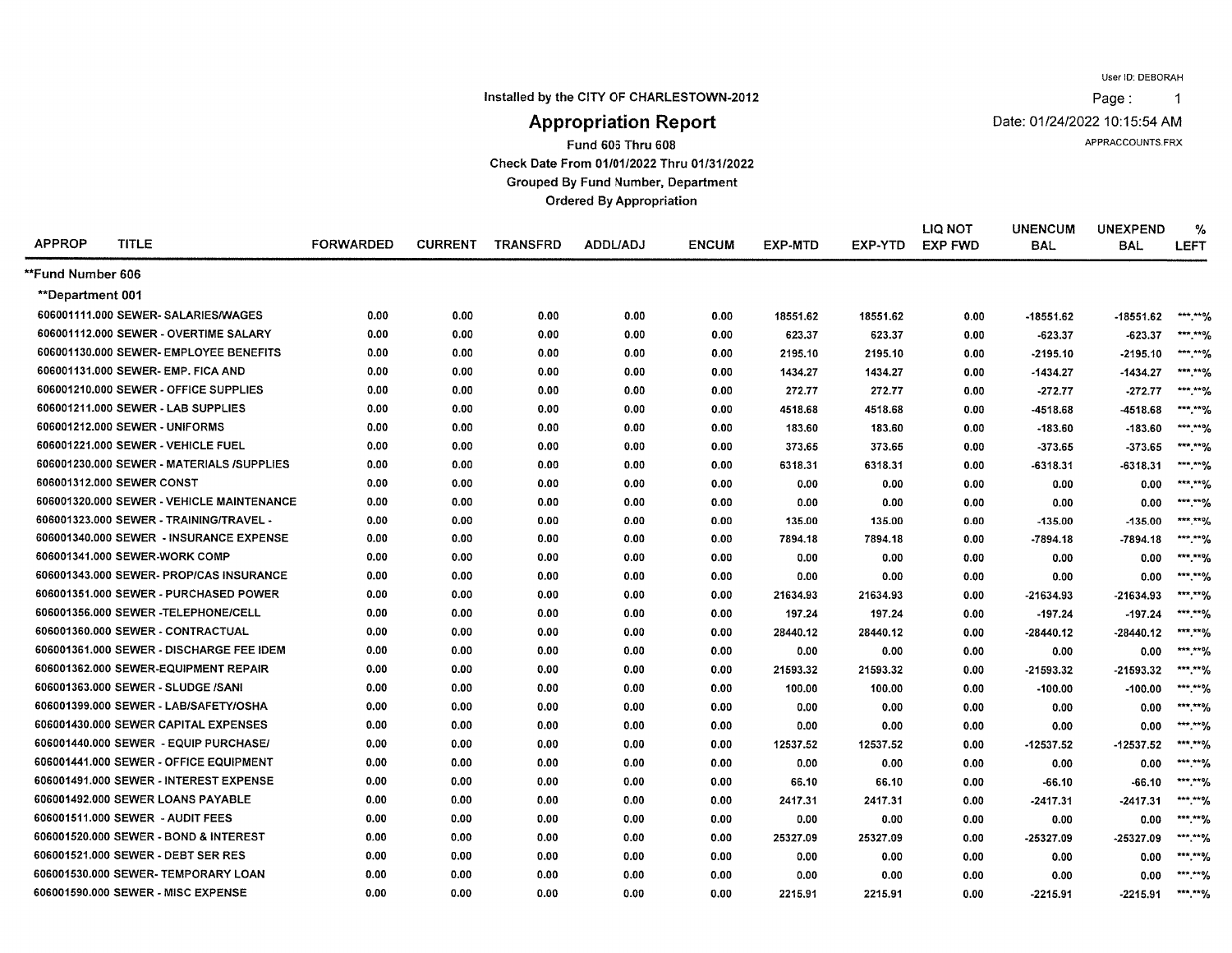$\overline{2}$ 

#### Installed by the CITY OF CHARLESTOWN-2012

# **Appropriation Report**

Date: 01/24/2022 10:15:54 AM

APPRACCOUNTS.FRX

Page:

| <b>APPROP</b><br><b>TITLE</b>             | <b>FORWARDED</b> | <b>CURRENT</b> | <b>TRANSFRD</b> | <b>ADDL/ADJ</b> | <b>ENCUM</b> | EXP-MTD   | EXP-YTD   | LIQ NOT<br><b>EXP FWD</b> | <b>UNENCUM</b><br><b>BAL</b> | <b>UNEXPEND</b><br><b>BAL</b> | %<br><b>LEFT</b>     |
|-------------------------------------------|------------------|----------------|-----------------|-----------------|--------------|-----------|-----------|---------------------------|------------------------------|-------------------------------|----------------------|
|                                           |                  |                |                 |                 |              |           |           |                           |                              |                               |                      |
| <b>SubTotal Department 001</b>            | 0.00             | 0.00           | 0.00            | 0.00            | 0.00         | 157030.09 | 157030.09 | 0.00                      | -157030.09                   | -157030.09                    | $*****%$             |
| SubTotal Fund Number 606                  | 0.00             | 0.00           | 0.00            | 0.00            | 0.00         | 157030.09 | 157030.09 | 0.00                      | -157030.09                   | -157030.09                    | ***.**%              |
| **Fund Number 607                         |                  |                |                 |                 |              |           |           |                           |                              |                               |                      |
| <b>**Department 001</b>                   |                  |                |                 |                 |              |           |           |                           |                              |                               |                      |
| 607001381.000 SEWER BD & INT - BOND       | 0.00             | 0.00           | 0.00            | 0.00            | 0.00         | 0.00      | 0.00      | 0.00                      | 0.00                         | 0.00                          | *** **%              |
| 607001382.000 SEWER BD & INT - BOND       | 0.00             | 0.00           | 0.00            | 0.00            | 0.00         | 0.00      | 0.00      | 0.00                      | 0.00                         | 0.00                          | ***.**%              |
| 607001383.000 SEWER BD & INT - PAYING     | 0.00             | 0.00           | 0.00            | 0.00            | 0.00         | 0.00      | 0.00      | 0.00                      | 0.00                         | 0.00                          | ***.**%              |
| <b>SubTotal Department 001</b>            | 0.00             | 0.00           | 0.00            | 0.00            | 0.00         | 0.00      | 0.00      | 0.00                      | 0.00                         | 0.00                          | ***.**%              |
| SubTotal Fund Number 607                  | 0.00             | 0.00           | 0.00            | 0.00            | 0.00         | 0.00      | 0.00      | 0.00                      | 0.00                         | 0.00                          | ***.**%              |
| **Fund Number 608                         |                  |                |                 |                 |              |           |           |                           |                              |                               |                      |
| <b>**Department 001</b>                   |                  |                |                 |                 |              |           |           |                           |                              |                               |                      |
| 608001540.000 DEBT SER RES (SEWER) -      | 0.00             | 0.00           | 0.00            | 0.00            | 0.00         | 0.00      | 0.00      | 0.00                      | 0.00                         | 0.00                          | *** ** $\frac{1}{2}$ |
| 608001590.000 DEBT SER RES (SEWER) - MISC | 0.00             | 0.00           | 0.00            | 0.00            | 0.00         | 0.00      | 0.00      | 0.00                      | 0.00                         | 0.00                          | ***.**%              |
| <b>SubTotal Department 001</b>            | 0.00             | 0.00           | 0.00            | 0.00            | 0.00         | 0.00      | 0.00      | 0.00                      | 0.00                         | 0.00                          | ***.**%              |
| SubTotal Fund Number 608                  | 0.00             | 0.00           | 0.00            | 0.00            | 0.00         | 0.00      | 0.00      | 0.00                      | 0.00                         | 0.00                          | ***.**%              |
| *** GRAND TOTAL ***                       | 0.00             | 0.00           | 0.00            | 0.00            | 0.00         | 157030.09 | 157030.09 | 0.00                      | -157030.09                   | -157030.09                    | ***.**%              |